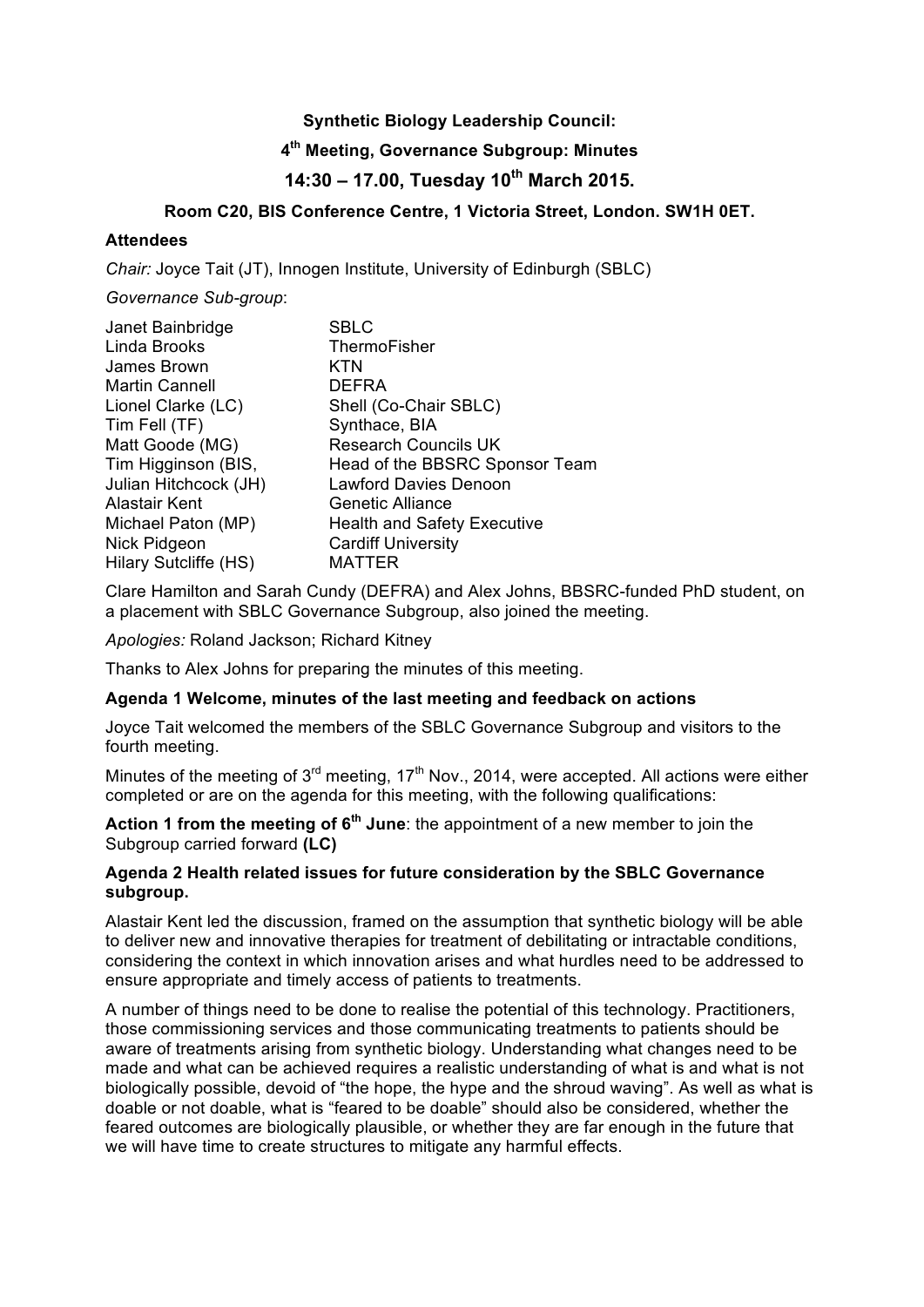For products to reach the market, regulatory frameworks need to be facilitative. At present regulation appears to assume firms marketing products are inherently dishonest and regulators have to catch them out through stringent testing. Synthetic biology may bring the potential to treat highly debilitating, otherwise intractable conditions which induce a large amount of grief for a small, dispersed population of patients. In these cases such stringent testing may not be possible or would not be affordable / would take too long. The need to consider the benefit-risk relationships was emphasised, including in some cases a greater degree of risk associated with some treatments.

The route by which regulators reach a decision on a product could be adapted to allow additional sources of data, facilitating faster approval than is possible through large scale double blind trials. This is already recognised by European Medicines Agency (EMA) and Medicines & Healthcare products Regulatory Agency (MHRA) which are broadening criteria from which evidence can be drawn looking at adaptive pathways and real world data. It was emphasised that regulation should be appropriate for the condition and treatment to which it is being applied and that existing regulation may be excessively burdensome in some cases.

Assuming a treatment passes regulation this does not necessarily mean that it will be made available to those in need. Bodies for health technology appraisal (NICE, Scottish Medicines Consortium etc.) are already swamped dealing with more conventional interventions. Also downward pressure on healthcare resources means that requirements for demonstrating efficacy and value requirements are likely to become more tightly defined or narrowly restrictive. For example there is currently a consultation underway by NHS England to consider the weighting criteria for evidence when assessing a product, with a proposal to consider only peer reviewed data. This could have the effect of precluding evidence from patient perspectives or any unpublished industry generated evidence. For consideration of treatments for ultra-rare conditions NICE recommends assessment by the Highly Specialized Technologies Evaluation Committee. However this committee is only able to consider three treatments per year with all other products having to go through the more standard routes assessed by clinical commissioning groups. These already have a backlog of over 100 proposals for service development and are liable to block expensive treatments.

Pricing models need to be considered for certain treatments, in particular those treatments where a single intervention could give rise to a cure. The example of a treatment for Duchene muscular dystrophy (DMD) was given. This treatment would convert DMD, a highly debilitating condition which results in death at around 20, to Becker muscular dystrophy which is weakly debilitating and gives a life expectancy approaching normal. This gives an increase of around 50 QUALYS for the patent. Under current cost assessments, treatments will be funded with a cost of up to £30,000 per QUALY gained. Therefore, the NHS could be expected to pay up to £1,500,000 for this treatment. Treatments such as this would be highly taxing for the drugs budget and could require a new model for payment such as staged pricing or a hire purchase model. Where synthetic biology derived treatments pass regulatory scrutiny and are funded clinicians will need to have the skill mix to apply the technologies. Doctors, nurses and laboratory scientists will require initial training as well as continual professional development to effectively apply these treatments, as well as possible recruitment of new staff such as bio-informaticians.

Finally the organisational infrastructure of healthcare providers should better reflect the biology of pathologies, for example at the molecular level Retinitis pigmentosa is related to Alzheimer's disease. Currently these diseases are treated by different groups of clinicians (ophthalmologists and neurologists) and communication between disciplines is limited. To be applied effectively synthetic biology may require greater interaction between disciplines.

The question was raised how different is synthetic biology to other medical innovations and a comparison was drawn with robotic surgery in that they were both expensive and could suffer from public perception issues. The scope for synthetic biology was seen as being applicable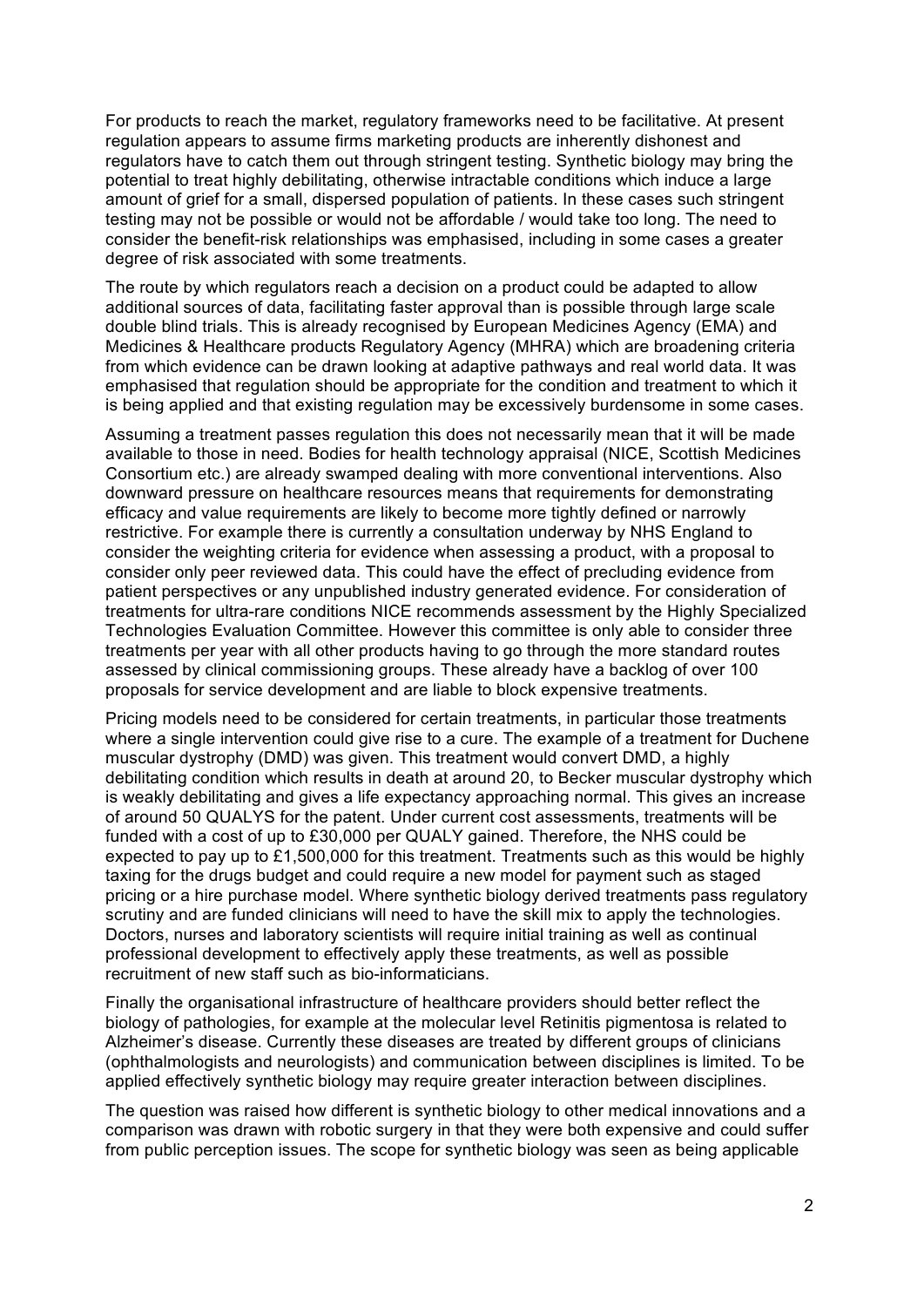to a broader range of conditions and impacts for clinicians, with robotic surgery only affecting the surgeon whereas synthetic biology could affect a greater range of medical personnel.

As different therapies reach the market, different groups will be affected at different times and the importance of low hanging fruit to give quick wins and demonstrate the potential of synthetic biology was emphasised. Technology to detect very low bacterial counts in fluid samples to monitor treatment of neonatal meningitis is one potential example of such a potential quick win which could have a significant impact both in terms of improving clinical outcome and decreasing the cost of treatment. Genetics and biotechnology are moving forward rapidly and the major barrier to new treatments reaching the clinic is not the science, but the rolling out of the technology in a manner that is acceptable to clinicians and regulators. There is a need for pump priming funding and, although money for this may not be readily available to the health service, the relevant equipment may be available in other labs perhaps a mechanism should be established to access this equipment for medical use.

The importance of both technology push and market pull was emphasised. Industry may have the product and the market may be available but unless appropriate actors from both groups are linked the product may not reach the market. Patient groups are important in creating market pull and Herceptin was noted as a case where patient demand had succeeded in making the product available. Once the product was brought to market clinicians began to understand where this drug would be effective in treatment of HER2+ tumours and the product could be used effectively. Patient groups are becoming increasingly engaged with research and greater consultation with these groups could drive market pull and accelerate synthetic biology products reaching the market

The issue of appropriate regulation being required was raised by the emergence of technology to insert DNA into human somatic cells in a heritable manner, potentially ready for market in approximately 2 years. This could have significant ethical implications in terms of germ line transmission and the release of transgenes into the environment.

The need for an effective communication strategy was noted to discuss with researchers what is doable, with clinicians what they need and with the public to consider public opinion and to prevent a "grey goo" fallacy in the minds of the public.

In discussion it was noted that the majority of the public tend to have a positive view on healthcare technologies and that if aware of the products would likely want them. If the science is available this creates technology push, and market pull should help drive regulators and clinicians to take up these products.

The question of where decisions are likely to be blocked and who will champion the technology was discussed. It was noted that at a regulatory level the EMA is in discussion with ABPI and EFPIA on how adaptive licencing should work. Financing these treatments should be discussed with NICE to consider the HTA framework for assessing these technologies and how cost and clinical effectiveness could be measured. NICE had been considering value based pricing but a decision had been shelved. Commissioning would be the responsibility of the NHS and the value of using low hanging fruit to forge a pathway for commissioning of products resulting from synthetic biology was noted.

Pilot projects on adaptive licencing for specific patient care are currently underway. If successful this would provide a good example of more flexible regulation. However if unsuccessful this could result in regulatory agencies being less likely to allow more flexible licencing criteria.

George Freeman's MedTech Review regarding the capability of the health service to adapt quickly to new innovations was noted. There should be an aspiration to get this done quickly and use it to get political capital available to accelerate changes in regulation.

It was noted that although the regulation for synthetic biology in the clinic would be at a European level, this would be debated in parliament. In order for quality debate to occur the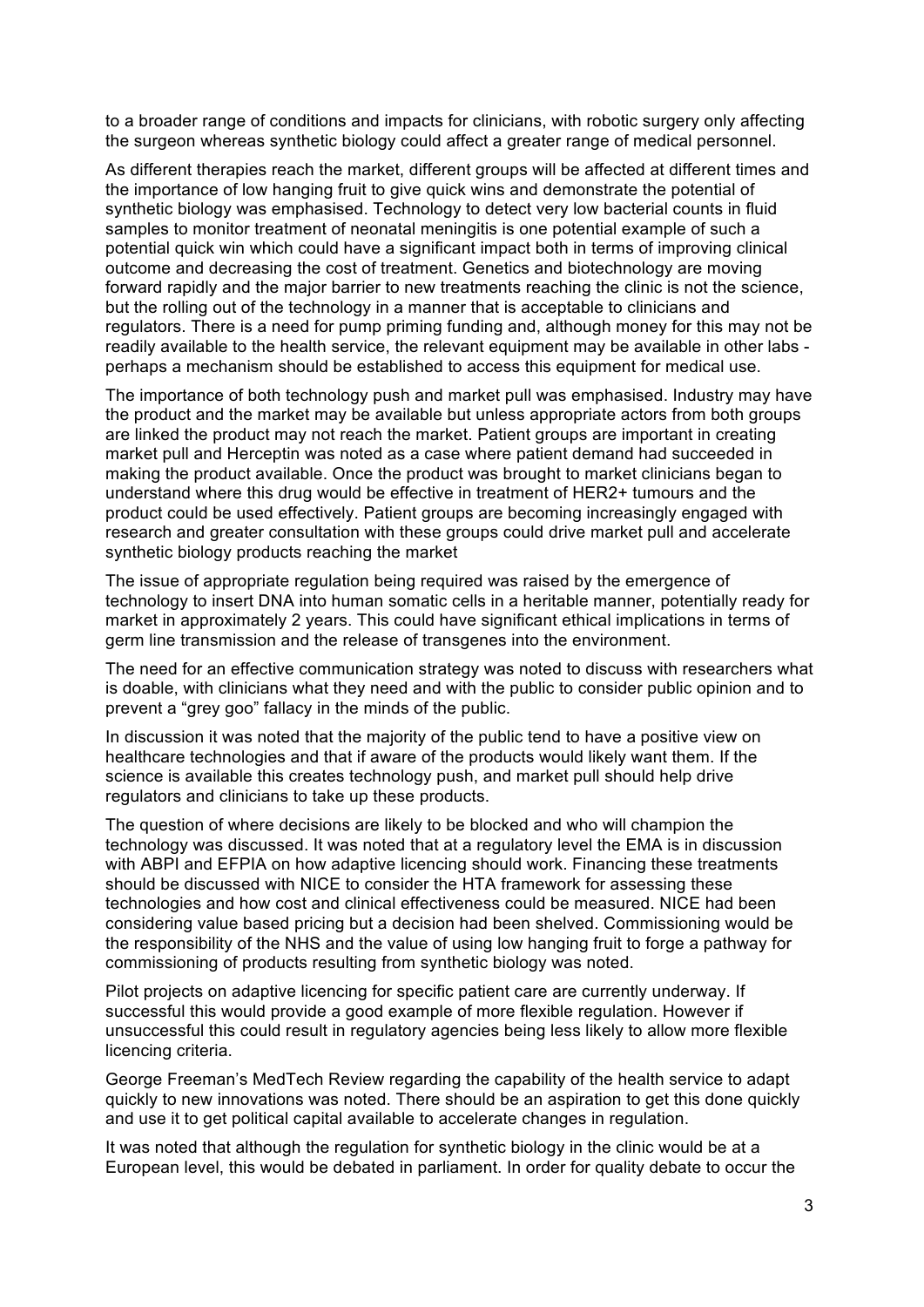facts must be in place to evidence the role of synthetic biology in the clinic. In the absence of this evidence the debate could easily be hijacked by those against this technology.

Bringing together clinicians and researchers should promote the technology push and market pull required to help synthetic biology reach the clinic, for example linking synthetic biology and cell therapies.

Finally the role for industry in bringing products to the market and shaping regulatory pathways was noted. In the NHS (England and Scotland) Stratified Medicine Initiative, Thermo Fischer and Illumina play a big role based initially on in-house work before moving into hospitals. This could contribute a model for bringing future products to market.

**Action 1** the SLBC needs to be proactive in laying the ground for a parliamentary debate ensuring an evidence-based approach and ensure appropriate facts available to facilitate this.

### **Action Joyce Tait and Lionel Clark**

**Action 2** The Knowledge Transfer Network will offer workshops in support of the SBLC to bring together clinicians, researchers and regulators providing information for parliamentary debate.

#### **Action James Brown**

#### **Agenda 3 Recent developments related to the UN CBD and Protocols: potential Governance Subgroup contribution**

Sarah Cundy led the discussion on the outcome of CBD COP 12 as laid out in Decision XII/24. The decision asks stakeholders to submit responses to a set of seven questions giving background information on synthetic biology. Responses must be submitted to the Secretariat before 30/04/15. The call for submission and submitted documents can be found at: https://bch.cbd.int/synbio/notifications/.

The 7 questions are:

- (i) How to address the relationship between synthetic biology and biological diversity;
- (ii) The similarities and differences between living modified organisms (as defined in the Cartagena Protocol) and organisms, components and products of synthetic biology techniques:
- (iii) Adequacy of existing national, regional and/or international instruments to regulate the organisms, components or products derived from synthetic biology techniques;
- (iv) An operational definition of synthetic biology, comprising inclusion and exclusion criteria;
- (v) Potential benefits and risks of organisms, components and products arising from synthetic biology techniques to the conservation and sustainable use of biodiversity and related human health and socioeconomic impacts relevant to the mandate of the Convention and its Protocols;
- (vi) Best practices on risk assessment and monitoring regimes currently used by Parties to the Convention and other Governments, including transboundary movement, to inform those who do not have national risk assessment or monitoring regimes, or are in the process of reviewing their current risk assessment or monitoring regimes
- (vii)The degree to which the existing arrangements constitute a comprehensive framework in order to address impacts of organisms, components and products resulting from synthetic biology.

The UK government response will be included in a 'mixed' EU response. This will consist of a "chapeau" giving the overall European response, to which the responses of individual member states will be annexed. The focus of the UK response will be on the regulatory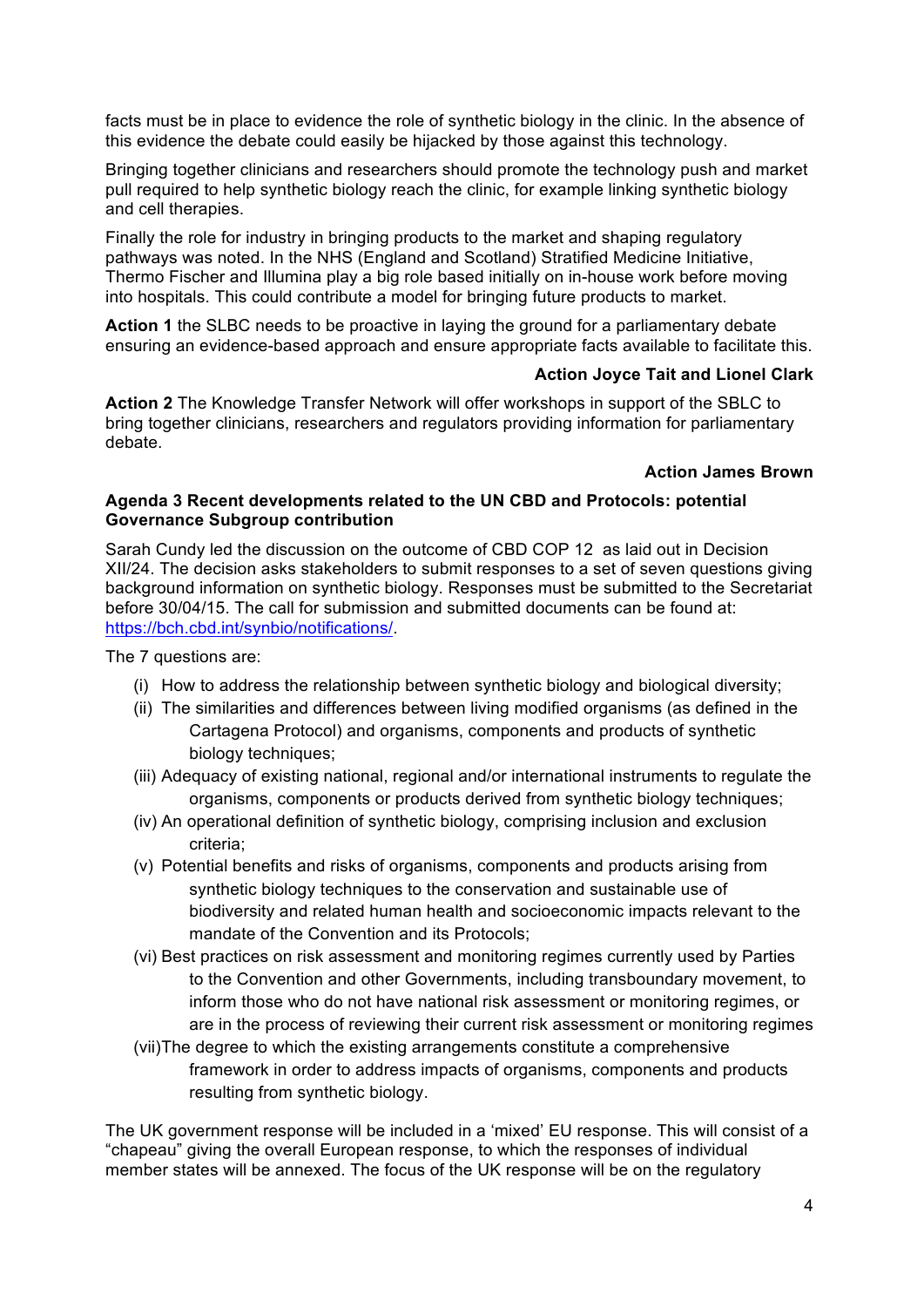landscape. This could be usefully complemented by responses from the synbio community of the potential benefits of the technology.

Submitted responses will act to inform further debate which will consist of two parts, an AHTEG (Ad Hoc Technical Expert Group) and an online discussion forum. The AHTEG will comprise 5/8 experts from each of the 5 regions (Africa, Asia-Pacific, Central and Eastern Europe, Latin America and the Caribbean and Western Europe and Others), as well as observers. In order to be considered to become a full member of the AHTEG (i.e. representing a Government) one has to be nominated by the national focal point of a government. Anyone can be nominated to become a member, although those put forward tend to be government officials. Nomination does not ensure membership. The nominees are chosen by the Secretariat to give a balance of skills and expertise. Michael Paton will be the UK nominee for the AHTEG. A limited number of observers will also be involved. Nominations of observers can be submitted by "by other Governments, indigenous people and local communities and relevant organizations" with places awarded by the secretariat. Observers can fully participate in discussions but not in decision making.

The supporting online discussion forum is open to all and will take place between April and June. The discussions that take place in the forum will support the work of the AHTEG. Active participation in the AHTEG is also a key selection criterion for the AHTEG. Anyone may partake in the forum and the importance of the SLBC taking an active role was emphasised. Also individual members may separately represent their own institutions on this forum.

It was noted that depending on the activity of the forum, taking an active role can be time consuming but this can be helped by groups working together to argue a point. Also the importance of activity throughout the duration of the forum was emphasised, with activity early in the forum important to frame the debate and continued activity to insure important facts are not missed.

For ease of reference, information on how to join, or nominate members to the forum can be found at: https://bch.cbd.int/onlineconferences/nominationOrgs\_ra.shtml.

The worst possible scenario resulting from COP XIII would be a complete moratorium on synthetic biology, including contained use in those countries that are Parties to the CBD. It was noted that this would not include the United States of America, although even there research would be stunted as export of technologies would be difficult. It was noted that this outcome would be unlikely, and a more realistic outcome would be extra regulation on top of the Convention and associated protocols.

At present, synthetic biology is not clearly defined. This lack of a clear definition could significantly affect both the debate and resulting regulation. Many definitions used are vague and thus would encompass aspects of biotechnology and GM not classically considered synthetic biology. Given that the European knowledge-based bioscience industry is valued at approximately €2 trillion the cost of any moratorium would have to be carefully considered by regulators.

The idea of using the lack of a definition for synthetic biology to filibuster any detrimental regulation was discussed. There was concern that this would create uncertainty within industry. It was considered whether regulation imposed sooner would be preferable to the risk of draconian regulation being imposed at a later date. For one industry member, maintenance of the status quo in spite of uncertainty would be preferable to extra regulation being imposed. It was noted that attempting to filibuster regulation would require significant input into the debate. The role of using examples to convince nations of the useful nature of synthetic biology was raised and it was noted that filibustering would increase the number of examples available to convince nations of the utility of synthetic biology.

**Action 3** The SBLC to submit its own response to the secretariat, independent of the UK government response as this would have more freedom in what could be included.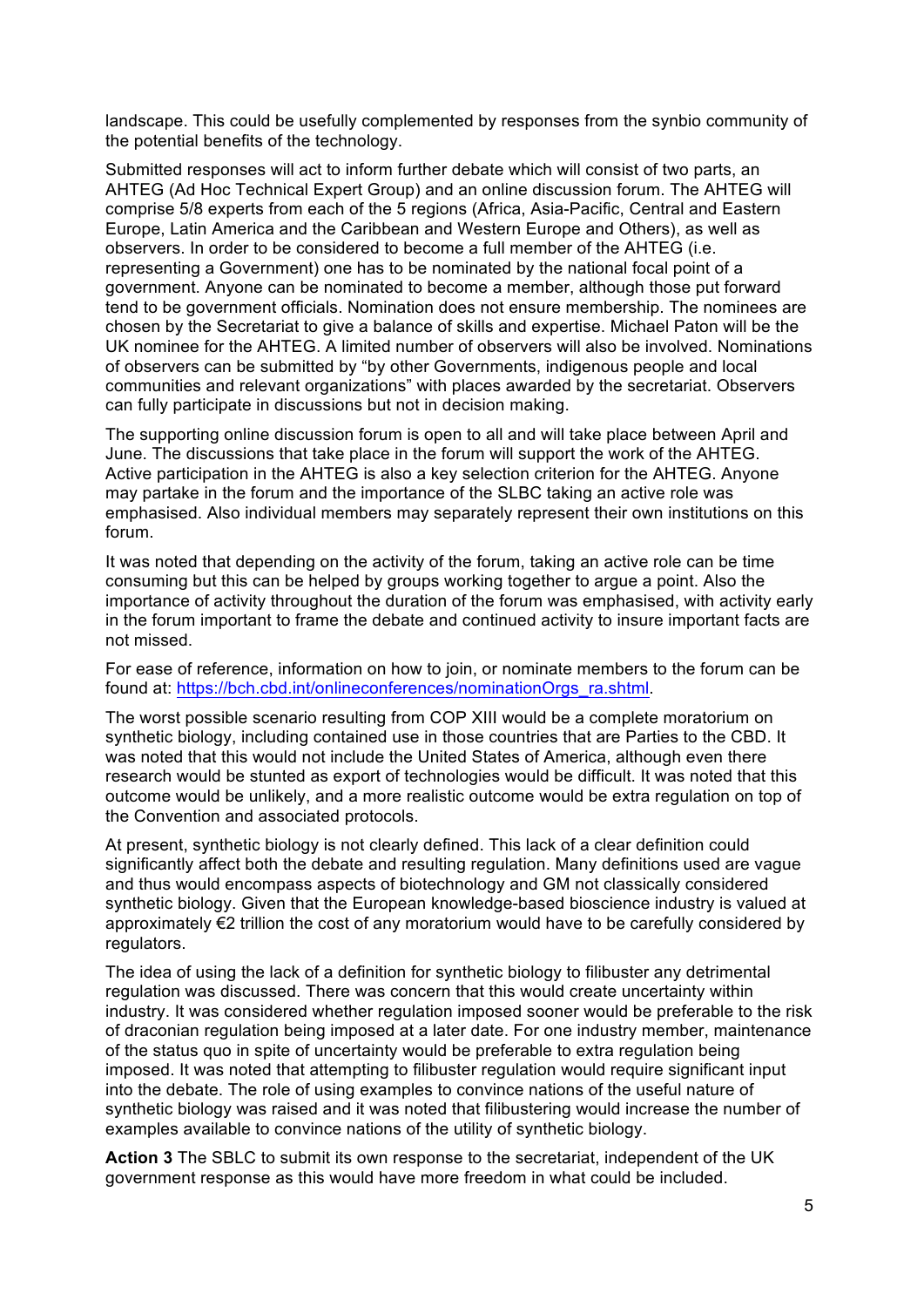## **Action: SBLC Governance Subgroup**

**Action 4** In order to insure a balanced representation, it was recommended members partake in the online forum in support of the AHTEG representing their own institutions.

### **Action: SBLC Governance Subgroup**

In a related discussion there was a call for the SBLC to lobby for harmonisation of standardised biological parts. Harmonisation of standards for assessing genetic parts could reduce uncertainty associated with given parts as they would be understood and well qualified. There are several different "standardised" libraries (BioBricks, iGEM part library, etc.) but formal, international standardisation is required to create harmony between libraries. An ISO type standard was recommended and it was noted that BSI have an initiative under way to develop such a standard. Given that biology is context dependent and that inserting certain combinations of genes may have unexpected consequences, standardisation would give us the best footing to understand these effects. It was recommended to pass this on to the leadership council.

**Action 5** The SBLC should lobby for the creation of a harmonised specification for genetic components.

## **Action JT and LC**

Alex Johns presented a brief analysis of some of the key arguments used by NGOs against synthetic biology developments, including calling for a full moratorium on release and commercial use of synthetic biology organisms or products. Four types of arguments are used against synthetic biology: safety concerns regarding both human health and the environment; economic impacts; changes in land use; and intellectual property and benefit sharing.

- With regard to safety, most synthetic biology products approaching the market are derived from engineered microorganisms. NGOs state concern over the efficacy of biocontainment practises and uncertainty regarding how these organisms would behave after an environmental release, intentional or otherwise.
- With regard to economic effects, synthetic biology is currently being used for production of high value compounds such as vanillin or artemisinin and NGOs are concerned that this will adversely affect farmers in developing states who previously would have produced these products from botanical sources.
- With regard to land use changes, NGOs claim that use of feedstocks such as sugar in industrial fermentation will displace land used for food production or encroach into virgin land, primarily affecting those most productive lands in equatorial regions.
- With regard to IP and benefit sharing, NGOs are concerned that synthetic biology will facilitate "biopiracy" as advances in DNA sequencing and synthesis facilitate the reproduction of genetic resources, evading controls on trans-boundary movements and creating legal loopholes to avoid liability. They also fear that patent thickets could be used to block indigenous groups from using their native resources.

## **Agenda 4 Update on Ecover / Solazyme**

Due to time constraints this item was postponed.

## **Agenda 5 Update on the discussions on the definition of Synthetic Biology**

Julian Hitchcock presented for discussion the European commission document 'Final Opinion on Synthetic Biology I, Definition'. This document is the result of an EC consultation on the definition of synthetic biology, the purpose of which is to inform two further opinions on risk assessment methodologies and safety aspects; and research priories. This document attempts to answer the question what is synthetic biology and what is its relationship with GM.